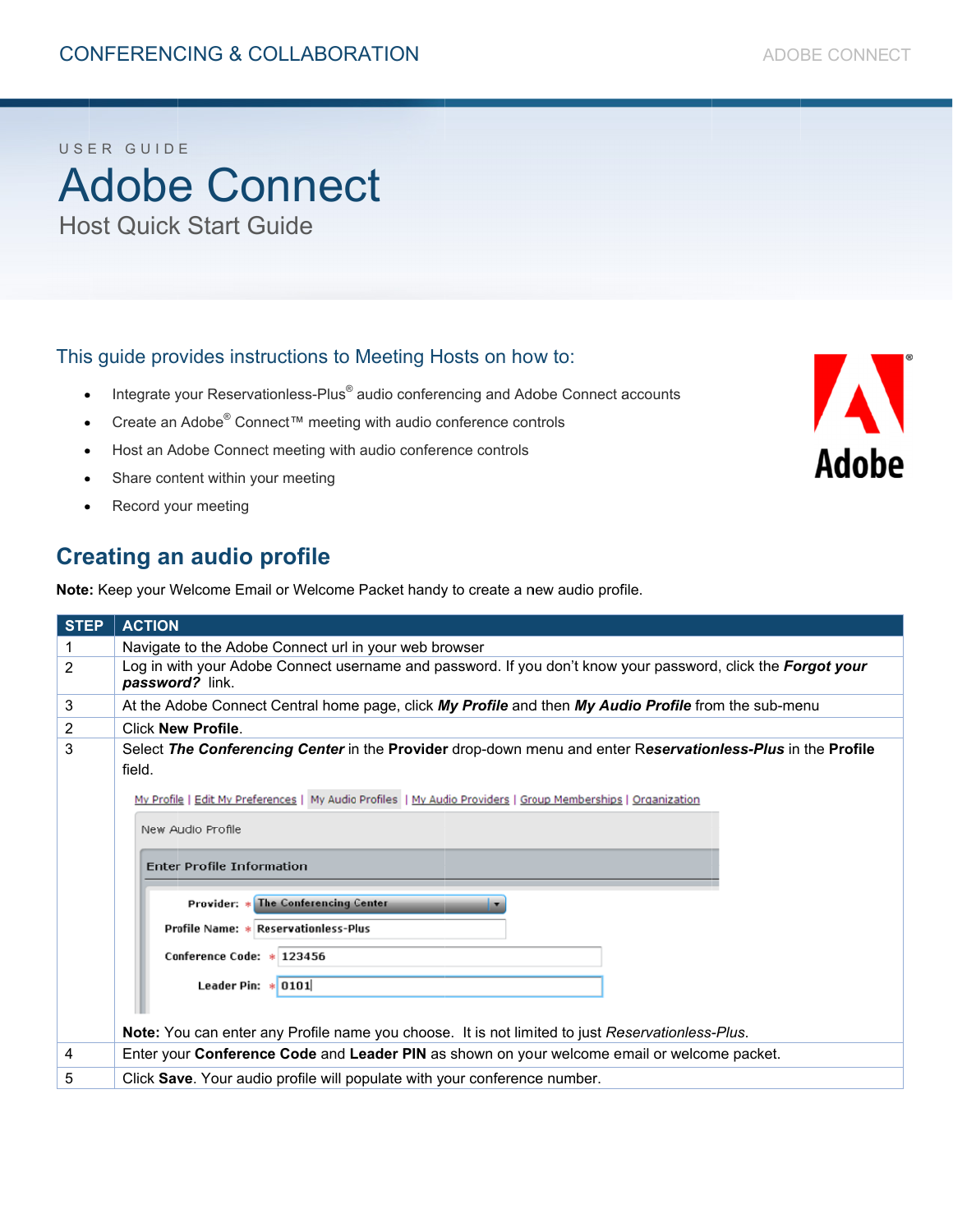### **Creating a Meeting**

**Note:** Meeting instances are persistent and always available for future instances regardless of time. Bookmark this URL for easy access to future meetings.

| <b>STEP</b> | <b>ACTION</b>                                                                                                                                                                         |  |
|-------------|---------------------------------------------------------------------------------------------------------------------------------------------------------------------------------------|--|
|             | At the Adobe Connect Central home page. Click the Create New Meeting button to begin the Meeting Wizard.                                                                              |  |
| 2           | Enter a meeting name and an easy to remember custom URL such as your first name or username.                                                                                          |  |
| 3           | Select the audio conferencing profile that you had created from the drop down.                                                                                                        |  |
|             | <b>Audio Conference Settings</b>                                                                                                                                                      |  |
|             | O Do not include any audio conference with this meeting.                                                                                                                              |  |
|             | $\odot$ Include this audio conference with this meeting: Dial In Test $\vee$<br>(Please note that audio conference setting changes would be effective for new meeting sessions only.) |  |
|             | Optionally, fill in the additional fields and click <b>Finish</b> . Your meeting room has been created.                                                                               |  |

### **Starting Your Meeting**

| <b>STEP</b> | <b>ACTION</b>                                                                                                                                                                                      |
|-------------|----------------------------------------------------------------------------------------------------------------------------------------------------------------------------------------------------|
| 1           | At the time of your meeting, enter by clicking on the meeting room URL on the confirmation page or by typing the URL<br>you had created into your web browser.                                     |
| 2           | With the <i>Enter with your login and password</i> radio button selected, enter your login, password, and select <i>Enter</i><br>Room.                                                             |
|             | Meeting                                                                                                                                                                                            |
|             | Enter as a Guest                                                                                                                                                                                   |
|             | Enter with your login and password<br>$\bullet$                                                                                                                                                    |
|             | Login                                                                                                                                                                                              |
|             | Password                                                                                                                                                                                           |
|             | Forgot your password?                                                                                                                                                                              |
|             | <b>Enter Room</b>                                                                                                                                                                                  |
| 3           | If you have never hosted an Adobe Connect meeting before, you will be prompted to install the Adobe Connect Add-<br>In. Click Install and follow the instructions.<br>Adobe Acrobat Connect Add-in |
|             | To use this application, you need the<br>Adobe Acrobat Connect Add-in. Would<br>you like to install it now?                                                                                        |
|             | <b>No</b><br>Yes                                                                                                                                                                                   |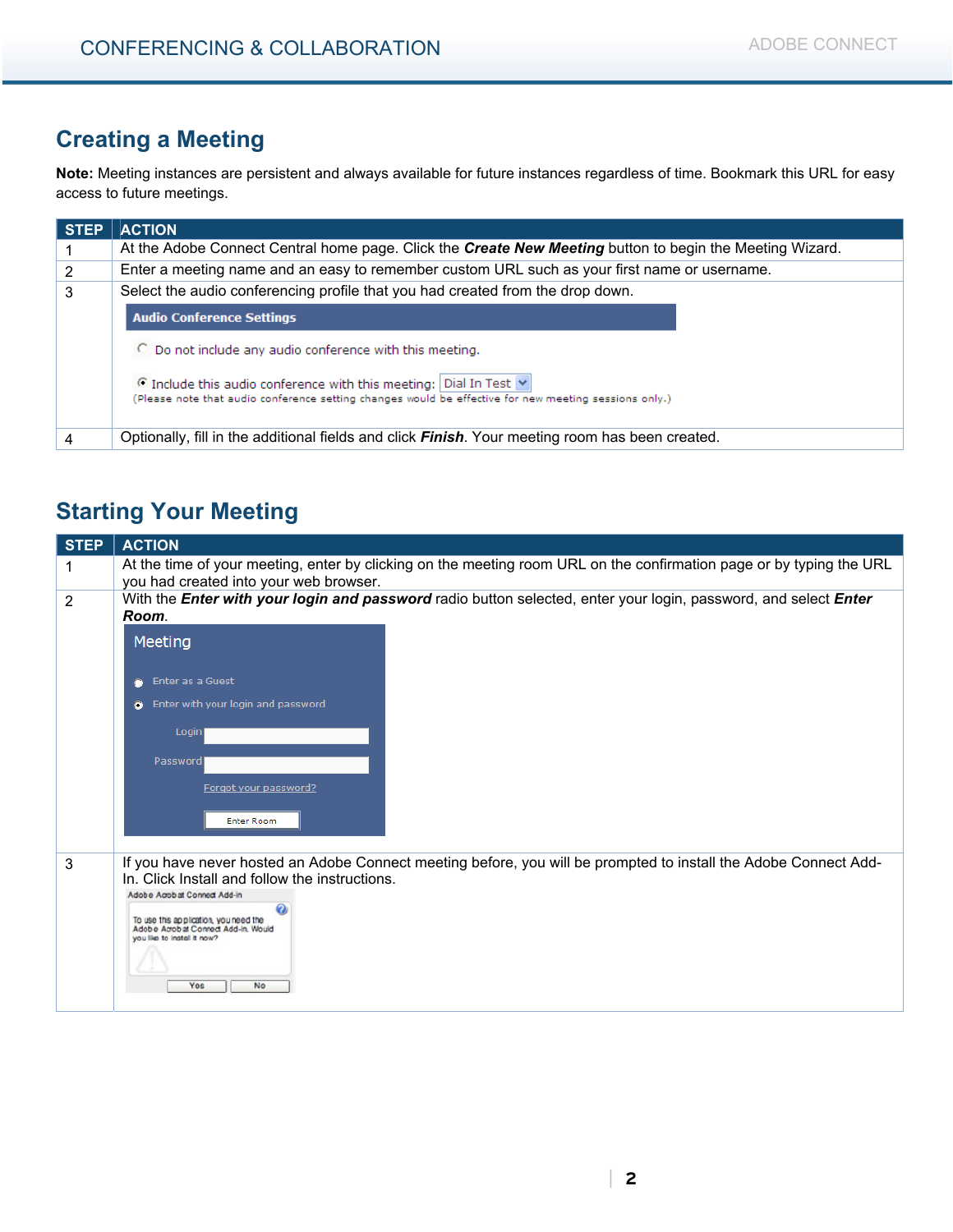## **Starting an Audio Conference In-meeting**

| <b>STEP</b> | <b>ACTION</b>                                                                                                                                                                                                                                                                                                    |                                                                                                                                                                                                                           |
|-------------|------------------------------------------------------------------------------------------------------------------------------------------------------------------------------------------------------------------------------------------------------------------------------------------------------------------|---------------------------------------------------------------------------------------------------------------------------------------------------------------------------------------------------------------------------|
| 1           | Navigate to the Meeting Information page for a specific meeting.                                                                                                                                                                                                                                                 |                                                                                                                                                                                                                           |
| 2           | <b>Click Enter Meeting Room.</b>                                                                                                                                                                                                                                                                                 |                                                                                                                                                                                                                           |
| 3           | From the Audio menu, select Start Meeting Audio.                                                                                                                                                                                                                                                                 |                                                                                                                                                                                                                           |
|             | <b>AN</b><br>Adobe<br>Audio<br>Meeting<br>Layouts<br>Pods<br>ৰঠী<br>₫<br>Start Meeting Audio<br>Share                                                                                                                                                                                                            | р                                                                                                                                                                                                                         |
| 4           | The Start Meeting Audio dialog box appears. You can select                                                                                                                                                                                                                                                       |                                                                                                                                                                                                                           |
|             | how you want attendees to join the meeting's audio:                                                                                                                                                                                                                                                              | <b>Start Meeting Audio</b>                                                                                                                                                                                                |
|             | <b>Using Computers (via VolP)</b><br><b>Using Phone</b> (via audio conferencing)                                                                                                                                                                                                                                 | How do you want attendees to join this meeting's audio<br>conference?                                                                                                                                                     |
|             | It is recommended to enable Using Phone and select Start.                                                                                                                                                                                                                                                        | Using Computers                                                                                                                                                                                                           |
|             |                                                                                                                                                                                                                                                                                                                  | Enable microphone rights for participants                                                                                                                                                                                 |
|             |                                                                                                                                                                                                                                                                                                                  | $\triangledown$ Using Phone                                                                                                                                                                                               |
|             |                                                                                                                                                                                                                                                                                                                  | Start broadcasting telephony audio                                                                                                                                                                                        |
|             |                                                                                                                                                                                                                                                                                                                  | Start<br>Cancel                                                                                                                                                                                                           |
| 5           | You and your participants will see the Join Audio Conference dialog box appear.                                                                                                                                                                                                                                  |                                                                                                                                                                                                                           |
|             | If you select the Dial-out radio button, enter your telephone<br>number as shown in the example (e.g. +Country Code-<br>Area/City Code-Number) and click Join. Shortly thereafter,<br>you will receive a phone call asking you to join the audio<br>conference. Follow the audio prompts to join the conference. | Join Audio Conference<br>This meeting's audio conference was successfully started.<br>How would you like to join the meeting's audio conference?<br>Dial-out [Receive a call from the meeting]<br>$+1 - 415 - 555 - 1234$ |
|             |                                                                                                                                                                                                                                                                                                                  | (+ Country code - Area/city code - Number E.g. +1-415-555-1234)                                                                                                                                                           |
|             | If you select Dial-in to the Audio Conference via Phone,<br>then follow the instructions in the dialog box to join the audio                                                                                                                                                                                     | Dial-in to the Audio Conference via Phone<br>Using Computer                                                                                                                                                               |
|             | conference.                                                                                                                                                                                                                                                                                                      | Join<br>Cancel                                                                                                                                                                                                            |

# **Sharing Content**

| <b>STEP</b>                                                     | <b>ACTION</b>                                                                                                                                                                                                     |
|-----------------------------------------------------------------|-------------------------------------------------------------------------------------------------------------------------------------------------------------------------------------------------------------------|
|                                                                 | If you would like to Share Applications (i.e. desktop), go to step 1a.                                                                                                                                            |
|                                                                 | If you would like to Upload Content (i.e. PowerPoint), go to step 1b.                                                                                                                                             |
| In the Start Screen Sharing dialog, choose how you would<br>1a. |                                                                                                                                                                                                                   |
|                                                                 | like to share your screen:                                                                                                                                                                                        |
|                                                                 | <b>Desktop:</b> Share all applications on your desktop.<br>Windows: Choose specific, already open windows to share.<br>Applications: Share one or more applications along with related windows.                   |
|                                                                 | After selecting your desired option, click Share.                                                                                                                                                                 |
|                                                                 | An icon appears in your system tray (Windows) or your toolbar (Mac & Linux) while you are sharing your screen. Click<br>on this icon to view a menu where you can stop sharing or access other available options. |
| 1 <sub>b</sub>                                                  | Click the right arrow beside Share My Screen and select Share Document.                                                                                                                                           |